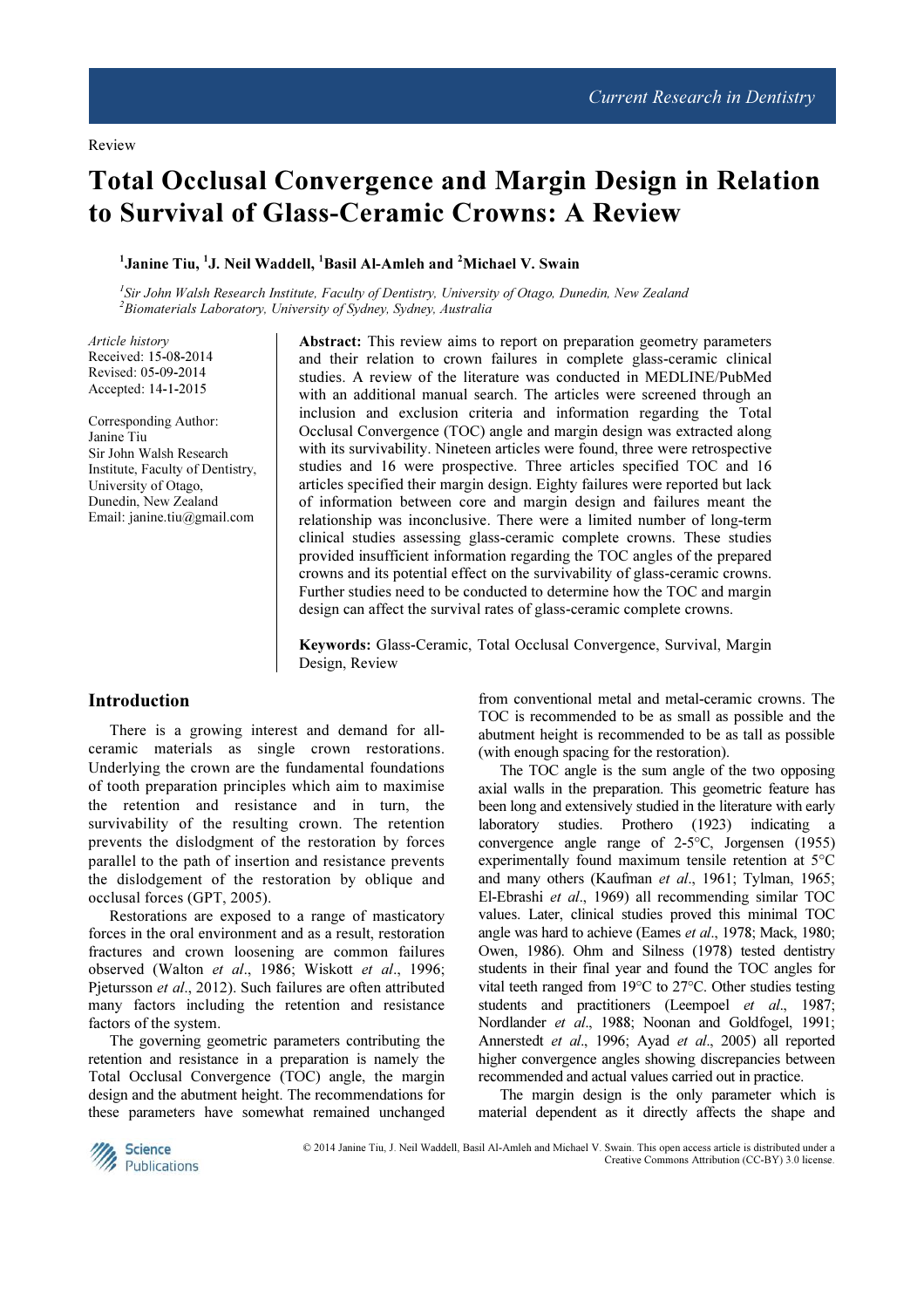amount of bulk material. Early designs were based on requirements for complete metal or metal-ceramic crown restorative materials. The malleable property of the metal, especially noble alloys meant the margin designs were more forgiving. An excellent fit could be achieved by burnishing down the material to the finish line with thin feather-edge or bevel-edge margins (McLean et al., 1979). Although feather-edge designs have been used with stronger and tougher zirconia crowns (Schmitt et al., 2010), glass-ceramic restorations require thicker margins and only specific shaped chamfers and shoulders are indicated (Rosenstiel et al., 2006). Gavelis et al. (1981) found a 90° shoulder margin had the best seating. Theoretically, for glass-ceramic restorations any deviations from the chamfers and shoulders to bevel-like margins would compromise the structural integrity and introduce uneven force distribution when axially loaded, which could lead to a weaker structure and ultimately failure originating from the margin. The manufacturer suggests a margin width of at least 1.0-1.5 mm with smooth internal lines to reduce potential for crack propagation.

Survivability of crowns cannot be exclusively attributed to a single factor as the factors affecting the survivability of glass-ceramic single crowns are multifaceted. It is suggested that core design plays an important role in survivability, although the extent of this is still unknown (Goodacre et al., 2001; Rekow et al., 2011). Preparation geometry parameters have been universally accepted as factors that affect retention and resistance and may contribute to the clinical longevity of a single crown. This review aims to report on preparation geometry parameters and their relation to crown failures in complete glass-ceramic clinical studies.

# Materials and Methods

An electronic search of MEDLINE and PubMed was conducted in February 2013 to identify the clinical performance of glass-ceramic crowns in relation to the TOC and margin design published between 1986 and January 2013 with the following expanded search terms:

"glass ceramic" AND "margin design" "glass ceramic" AND "crown preparations" "glass ceramic" AND "margin failure"

An additional manual search was conducted through the literature to identify clinical trials that may not have been listed on MEDLINE/PubMed. The articles were chosen according to the inclusion and exclusion criteria in Table 1.

| Table 1. Inclusion and exclusion criteria |                                      |  |  |  |  |  |  |
|-------------------------------------------|--------------------------------------|--|--|--|--|--|--|
| Inclusion criteria                        | Exclusion criteria                   |  |  |  |  |  |  |
| English language                          | Case reports, <i>in vivo</i> studies |  |  |  |  |  |  |
| Prospective or retrospective              | Studies only on PFM, metals,         |  |  |  |  |  |  |
| clinical study focused                    | inlays, onlays, veneers, partial     |  |  |  |  |  |  |
| on all-ceramic crowns                     | crowns, bridges, Fixed Partial       |  |  |  |  |  |  |
|                                           | Dentures (FPD)                       |  |  |  |  |  |  |
| Studies using leucite                     | Animal studies                       |  |  |  |  |  |  |
| or lithium disilicate                     |                                      |  |  |  |  |  |  |
| ceramic reinforced                        |                                      |  |  |  |  |  |  |

The keyword search yielded an accumulative 483 articles from which titles, abstract and some full texts were screened according to the inclusion and exclusion criteria in Table 1. Seventeen articles were chosen and a further manual search was conducted on the references of these articles to identify any other articles that did not turn up on the initial MEDLINE/PubMed search. From this a further two articles were found bringing the combined total to 19 articles chosen.

Failure rate was calculated by dividing the total number of failed crowns by the total crown exposure time in years. A 95% Confidence Interval (CI) was calculated for the failure rate. A five year projection was made by multiplying the failure rate by five.

#### **Results**

This review shows the current published clinical studies of glass-ceramic complete crowns (leucite and lithium disilicate reinforced) report a 92% or higher survivability. There were 16 prospective studies and three retrospective studies. The total number of crowns was 2095 from cumulative data reported from all 19 studies. There were 1082 anterior teeth and 1013 posterior teeth. Three clinical studies reported a range of TOC angles (Fradeani and Aquilano, 1997; Fradeani and Redemagni, 2002; Gehrt et al., 2013) while most articles specified the margin design used except for two articles (Sjogren et al., 1999; Mansour et al., 2008) and one stated "manufacturer's instructions" (Reich et al., 2010) (Table 2).

#### Failures

Consolidating the data from all clinical studies included in this review, glass-ceramic complete crowns had a failure rate of 1.10% (95% CI = 1.097-1.102%). This equates to a projected 5 year failure rate of 5.49%. The anterior failure rate was 0.96% and posterior failure rate was 1.25%.

Removing studies with mean follow up values of less than 36 (months), the glass-ceramic complete crowns had a failure rate of 0.84% (95% CI = 0.75-0.93%). The revised failure rates were 0.71and 0.99% for anterior and posterior respectively ( $P = 0.30$ ).

Common modes of failure include fracture, core fractures, break in cement, de-cementation and chipping.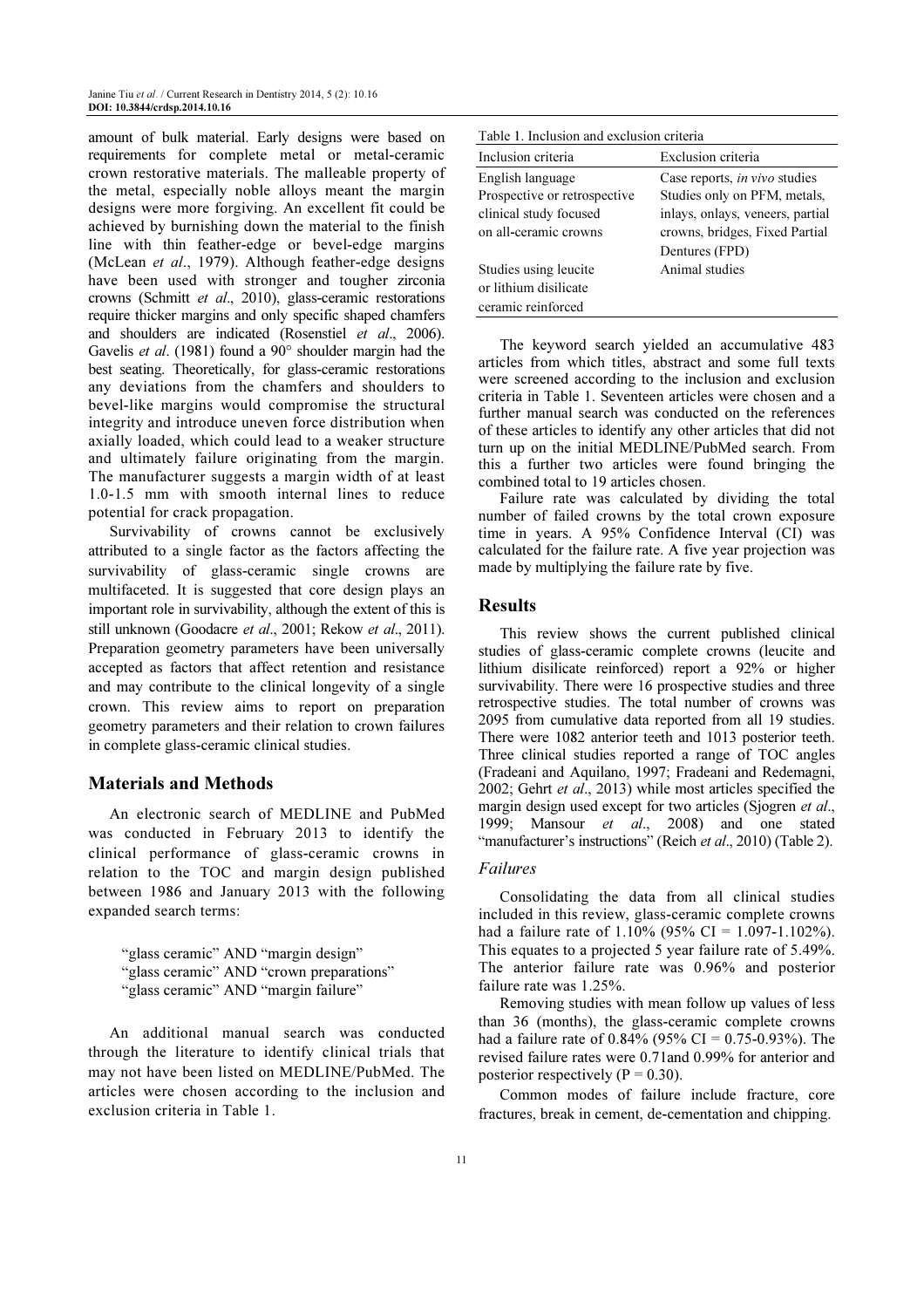| Table 2. Clinical studies involving the survivability of glass-ceramic single crown restorations |                                                   |              |                  |                   |                 |                |                                |              |                |                                                |
|--------------------------------------------------------------------------------------------------|---------------------------------------------------|--------------|------------------|-------------------|-----------------|----------------|--------------------------------|--------------|----------------|------------------------------------------------|
|                                                                                                  |                                                   |              |                  | Mean<br>follow up | No. of          |                |                                | Period       | Total occlusal | Margin                                         |
| Material                                                                                         | Study                                             | Year         | Survivability    | (months)          | crowns          | Anterior       | Posterior                      | (years)      | convergence    | design                                         |
| IPS empress                                                                                      | Malament et al. (2003)                            | 2003         | 99.90%           | 60.00             | 607.00          | 358.00         | 249.00                         | 10.40        |                | Chamfer/shoulder 1.2-1.5mm                     |
|                                                                                                  | Sorensen et al. (1998)                            | 1998         | 99.00%           | 36.00             | 75.00           | 47.00          | 28.00                          | 3.00         |                | Shoulder                                       |
|                                                                                                  | Fradeani and Aquilano (1997)                      | 1997         | 99.00%           | 37.00             | 144.00          | 101.00         | 43.00                          | 3.00         | $5 - 10$       | 90° shoulder 1.2-1.5mm                         |
|                                                                                                  | Fradeani and Redemagni (2002)                     | 2002         | 95.20%           | 78.00             | 125.00          | 93.00          | 32.00                          | 11.00        | $5 - 10$       | 90° shoulder 1.2-1.5mm                         |
|                                                                                                  | Studer et al. (1998)                              | 1998         | 95.00%           | 61.00             | 142.00          | 67.00          | 75.00                          | 2.00         |                | $90^\circ$ shoulder                            |
|                                                                                                  | Lehner et al. (1997)<br>Gemalmaz and Ergin (2002) | 1997<br>2002 | 95.00%<br>94-95% | 20.00<br>24.50    | 78.00<br>37.00  | 41.00<br>21.00 | 37.00<br>16.00                 | 2.00<br>2.00 |                | 90° shoulder 1.0-1.2mm<br>Shoulder 1.2 - 1.5mm |
|                                                                                                  | Sjogren et al. (1999)                             | 1999         | 92.00%           | 43.20             | 110.00          | 43.00          | 67.00                          | 3.50         |                |                                                |
| IPS empress II                                                                                   | Suputtamongkol et al. (2008)                      | 2008         | 100.00%          | 12.00             | 30.00           | 0.00           | 30.00                          | 1.00         |                | Shoulder/chamfer 1mm                           |
|                                                                                                  | Marquardt and Strub (2006)                        | 2006         | 100.00%          | 60.00             | 27.00           | 0.00           | 27.00                          | 5.00         |                | Chamfer 1.2mm                                  |
|                                                                                                  | Taskonak and Sertgoz (2006)                       | 2006         | 100.00%          | 24.00             | 20.00           | 12.00          | 8.00                           | 2.00         |                | Shoulder 1.5mm                                 |
|                                                                                                  | Valenti and Valenti (2009)                        | 2009         | 95.50%           | 59.00             | 261.00          | 101.00         | 160.00                         | 10.00        |                | 90° shoulder                                   |
|                                                                                                  | Toksavul and Toman (2007)                         | 2007         | 95.00%           | 58.00             | 79.00           | 56.00          | 23.00                          | 5.00         |                | Shoulder 1-1.3mm                               |
|                                                                                                  | Mansour et al. (2008)                             | 2008         | 93.90%           | 25.30             | 82.00           | 60.00          | 22.00                          | 1.50         |                |                                                |
| IPS e.max CAD                                                                                    | Fasbinder et al. (2010)                           | 2010         | 100.00%          | 14.00             | 62.00           | 0.00           | 62.00                          | 2.00         |                | Shoulder                                       |
|                                                                                                  | Reich et al. (2010)                               | 2010         | 97.40%           | 14.00             | 41.00           | 0.00           | 41.00                          | 2.00         |                | Manufacturer's instructions                    |
|                                                                                                  | Reich and Schierz (2013)                          | 2012         | 96.30%           | 51.00             | 41.00           | 0.00           | 41.00                          | 4.60         |                | Shoulder/chamfer 1mm                           |
| IPS e.max press                                                                                  | Etman and Woolford (2010)<br>Gehrt et al. (2013)  | 2010<br>2013 | 96.60%<br>94.80% | 36.00<br>79.50    | 30.00<br>104.00 | 0.00<br>82.00  | 30.00<br>22.00                 | 3.00<br>8.00 | $6 - 15$       | Chamfer 0.8-1mm<br>Shoulder/chamfer 1mm        |
|                                                                                                  | Mean                                              |              | 96.92%           | 41.71             | 110.26          | 60.12          | 55.88                          | 3.92         |                |                                                |
|                                                                                                  | Standard deviation                                |              | 2.54             | 21.47             | 133.58          | 85.31          | 60.75                          | 2.93         |                |                                                |
|                                                                                                  | Minimum                                           |              | 92.00%           | 12.00             | 20.00           | 0.00           | 8.00                           | 1.00         |                |                                                |
|                                                                                                  | Median                                            |              | 96.45%           | 37.00             | 78.00           | 43.00          | 32.00                          | 3.00         |                |                                                |
|                                                                                                  | Maximum                                           |              | 100.00%          | 79.50             | 607.00          | 358.00         | 249.00                         | 11.00        |                |                                                |
|                                                                                                  | Shoulder/chamfer<br>Shoulder or 90°               |              |                  | 0.74%             | 1.07%           |                |                                |              |                |                                                |
|                                                                                                  |                                                   | Chamfer      |                  | 0.56%             |                 | 1.52%          |                                |              |                |                                                |
|                                                                                                  | Unspecified<br>Manufacturer's                     |              |                  |                   |                 |                |                                |              | 4.18%          |                                                |
|                                                                                                  | recommendations                                   |              |                  |                   |                 |                | Mean failure rate (%) per year |              |                |                                                |
|                                                                                                  |                                                   |              |                  |                   |                 |                |                                |              |                |                                                |

Fig. 1. Type of margin design Vs mean failure (%) rate per year

#### Total Occlusal Convergence

Three articles reported the TOC used for the preparation of their crowns, however all three articles reported a range (Fradeani and Aquilano, 1997; Fradeani and Redemagni, 2002; Gehrt et al., 2013). These studies account for 373 crowns or 17.80% of the overall sample size. The associated failures account for 20 failures or 25% of overall failures. Sample size was considered to be too small because of the lack of information on TOC. Consequently, the relationship between TOC angle and survival could not be determined.

#### Margin Design

Information regarding margin design was given for all except two studies. The mean failure rate per year was grouped for the different margins specified (Fig. 1). There were ten studies that specified a shoulder or a 90° shoulder design and the mean failure for this group was 1.07% per year. Two studies specified using only a chamfer design and the mean failure rate for this group was 0.56%. The remaining studies reported a shoulder/chamfer design indicating the samples in the study had margin designs of both, did not specify their margin designs, or just cited manufacturer's recommendations.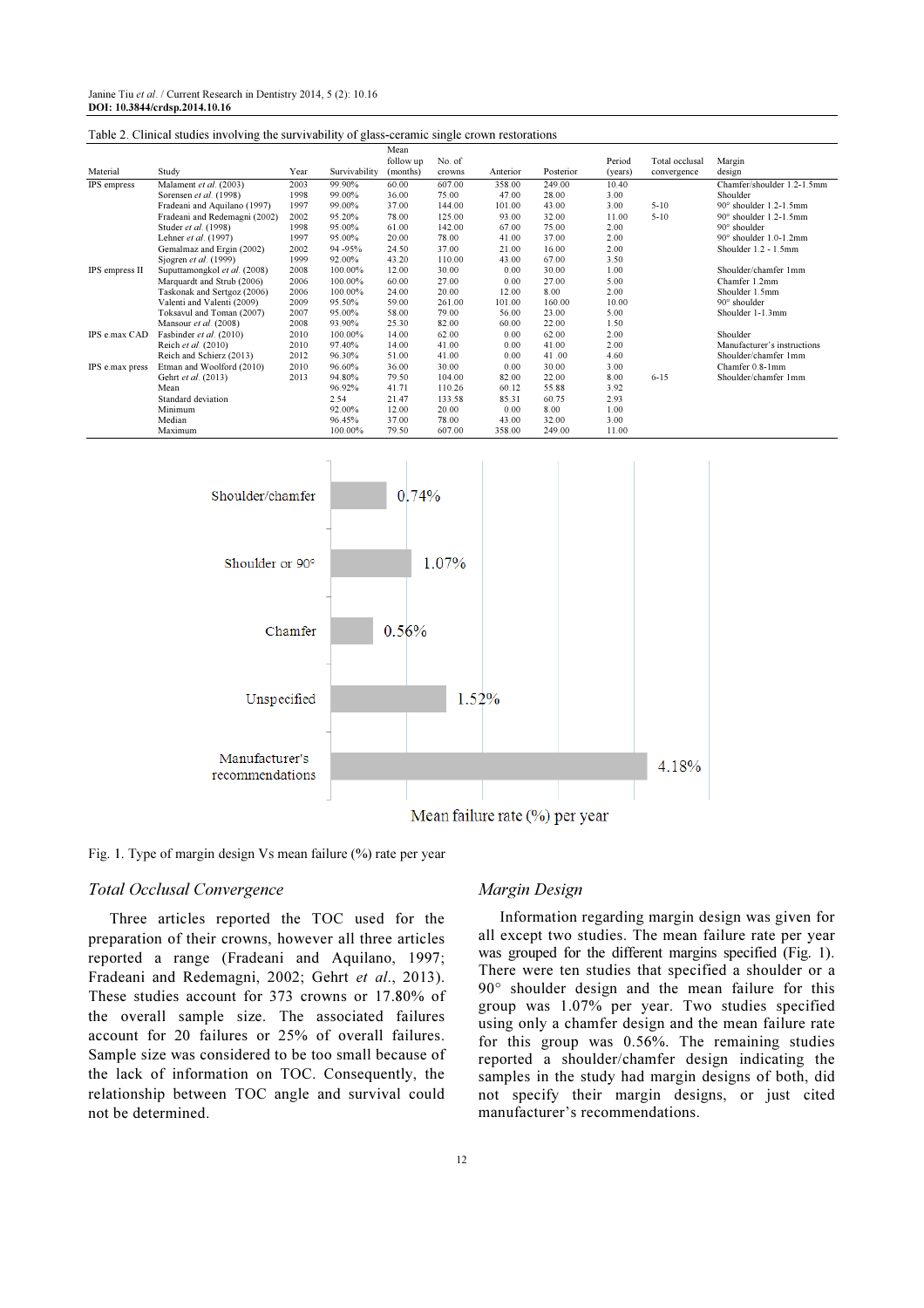## **Discussion**

In this review, a small number of short and long-term clinical studies were found in the literature, all reporting survival rates upwards of 92%, which provides a positive indication of the performance of glass-ceramics. The inclusion and exclusion criteria of this study yielded 19 clinical studies for glass-ceramic single crowns of which three were retrospective studies (Fradeani and Aquilano, 1997; Sjogren et al., 1999; Valenti and Valenti, 2009) and remainder being prospective studies. However, none were randomised controlled trials.

The observation length is an important indication providing credible information on the survivability. Only six of the studies reported results for five years or more. Many clinical reviews reject short-term clinical studies (less than two or three years) as it could be argued that such short-term results are too short to make conclusive determinations regarding the survivability of a material. There is however, a scarcity of long-term clinical studies for glass-ceramic complete crowns. Similar reviews of all-ceramic crowns (Pjetursson et al., 2007; Wang et al., 2012) have a minimum follow-up period of at least 36 months to be included in the review. For this reason, in this review, another failure rate was calculated excluding studies with mean follow-up periods of less than 36 mon. This excluded seven of the studies and the failure rate was adjusted to 0.84%. The five-year projection for the adjusted failure rate is 4.20%.

Four studies reported 100% survivability in this revised review period (Marquardt and Strub, 2006; Taskonak and Sertgoz, 2006; Suputtamongkol et al., 2008; Fasbinder et al., 2010). However if short observation periods of less than 36 month was an exclusion criterion, three of the studies would have been excluded. Although the remaining study by (Marquardt and Strub, 2006) had a very small sample size of only 27 posterior crowns.

The two studies recording information from general practices that were not related to the authors were Sjogren et al. (1999) with 92% survivability and Mansour et al. (2008) with 93.9% survivability. They reported the lowest survivability percentages and were conducted for short periods (less than five years). Sjogren et al. (1999) reported seven fractured crowns that failed between one to four years. One crown loosened nine months after luting which was recemented and later fractured; one had a minor fracture; two had endodontic problems; and the others were unspecified but needed to be replaced. The study by (Mansour et al., 2008) was a retrospective study on general practices and did not specify the nature and exact site of each fracture. Notably, these two studies were also the same two studies that did not report margin designs.

This may be explained as the crowns were prepared by different clinicians in different general practices.

Reported failures included microleakage of cement, breakage in the resin cement, marginal chipping and occlusal and core fractures (Fradeani and Aquilano, 1997; Lehner et al., 1997; Sorensen et al., 1998; Fradeani and Redemagni, 2002; Gemalmaz and Ergin, 2002; Mansour et al., 2008; Valenti and Valenti, 2009; Reich and Schierz, 2013). Crack initiation in the luting agent due to mechanical failure is likely to initiate at the marginal area and possibly induce debonding of the restoration as it propagates (Bowley et al., 2012). Crack initiation can also occur below the occlusal surface of a posterior crown especially when the gap to be filled by the cement is substantial and resin shrinkage occurs upon curing (Kelly, 1999). Convergence angle is said to be an important factor in assisting the debonding of the restoration (Bowley et al., 2012). Furthermore, as debonding occurs in the luting agent, the flexural properties of the restoration material become a defining factor as masticatory forces are occlusally exerted (Sornsuwan and Swain, 2012). This may be an explanation for the failures initiated occlusally.

This study included leucite-reinforced and lithium disilicate glass-ceramics. Because of the limited number of studies on complete crowns in glassceramics, the type of material was disregarded when calculating fracture rates. Instead, the studies were pooled to give a more credible result for glass-ceramics in general. Further long-term well-designed studies are necessary in order to establish significant differences between both glass-ceramics in question.

Margin design influences the thickness and geometry of the restoration in the marginal area and can affect the glass-ceramic surface, introducing micro-cracks and flaws which is a possible explanation for marginal chipping and core fractures. In the meantime, only shoulders and chamfers were mentioned as margin designs for glass-ceramic clinical studies and bevel or knife-edge preparations were not utilised. Two articles used chamfers (Marquardt and Strub, 2006; Etman and Woolford, 2010), while the majority used shoulders or a combination of shoulders and chamfers. Chamfers were shown to have significantly weaker strength values than shoulder preparations (Doyle et al., 1990; Friedlander et al., 1990) but this report finds the failure rate of chamfer designs almost half that of shoulder designs. Because the chamfer group only had two studies, it is too small to be conclusive. Although Bernal et al. (1993) found that when etched and bonded with resin cement, chamfers should not be significantly different than shoulders. There is a lack of information regarding the abutment height and TOC angles recorded in the studies mentioned above. Three articles reported TOC but even then, only a range of values were recorded to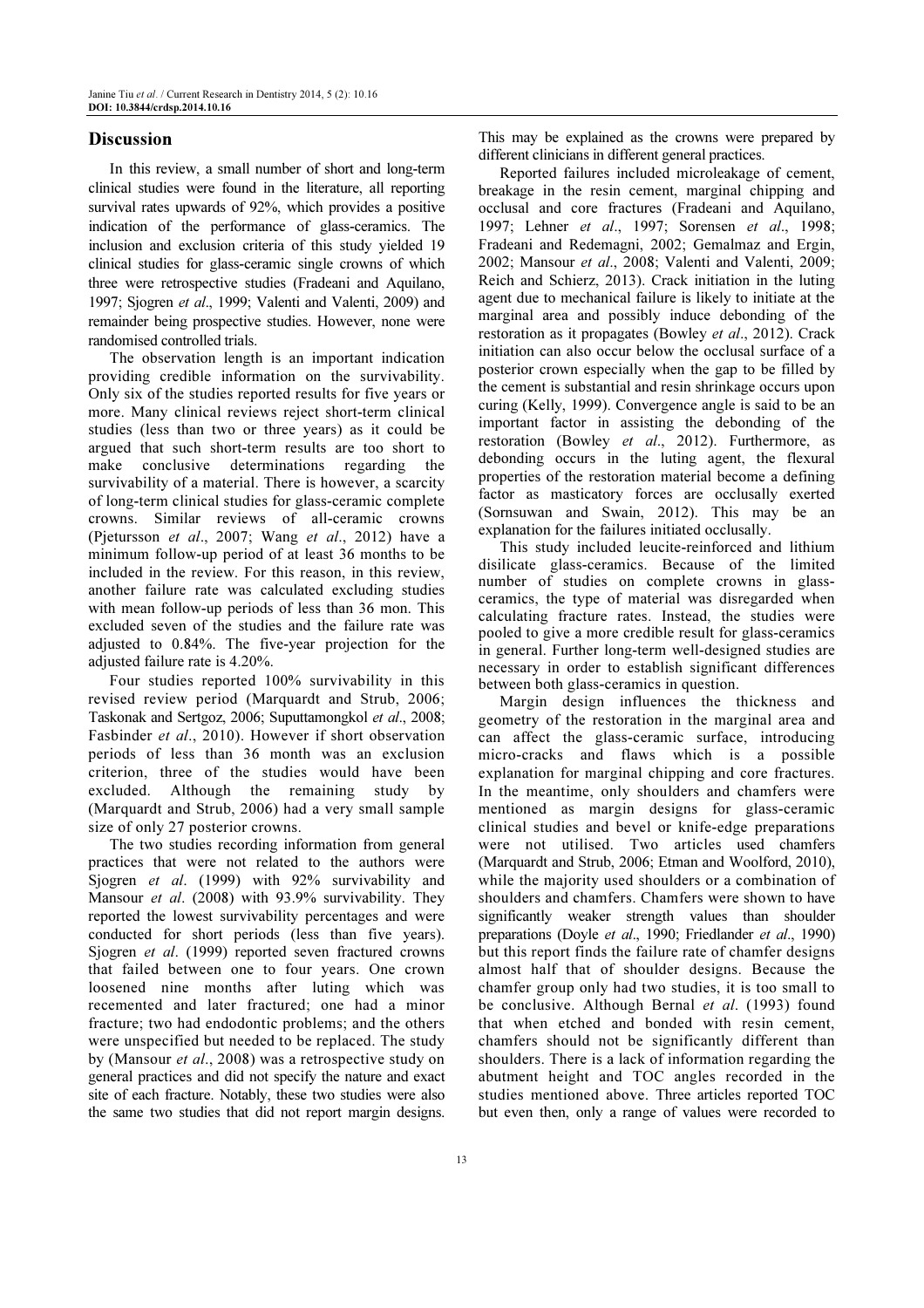encompass all the preparations. Studies measuring TOC angles in non-controlled environments show that while most clinicians acknowledge the need to have a small TOC, but the recommended TOC angles are not routinely being prepared (Goodacre *et al.*, 2001). Prothero (1923) showed that retention at 10° was only half of those at 5°. As the angle increases there is a higher chance of crown displacement when under masticatory forces. The displacement causes tensile stress in the margin and luting agent. The degree of displacement increases with increasing taper angles augmenting the chances of debonding (Bowley et al., 2012). No studies to the authors' knowledge have clinically tested the role of TOC angle with survival rates. Although discrepancies are acknowledged between recommendations and tapers produced in general practices, it may be that this discrepancy is often overlooked as literature promotes the role of the increasing strength of dental (resin) cements.

Furthermore, as many of the studies were prospective studies conducted in university settings under specialists' observations, the angle of convergence produced may not have depicted the kind of preparations produced by general practitioners in a general practice. Because the TOC plays a vital role in the retention and resistance of a crown, the resulting repercussions of significant deviations from the recommended values in clinical studies is still unknown.

The lack of information regarding the TOC and margin design in clinical studies can be attributed to the variability and complexity of measuring different parameters. There is an inherent lack of standardised methodology regarding the capturing of this information. In literature the TOC is commonly shown to be measured by projecting silhouettes of prepared dies (Ohm and Silness, 1978; Nordlander et al., 1988; Ayad et al., 2005), photocopies (Noonan and Goldfogel, 1991), photographs (Leempoel et al., 1987), or creating a digital cross sectioned image (Annerstedt et al., 1996; Oilo et al., 2003; Güth et al., 2013). Time consuming methods of measuring TOC can deter clinicians from accurately recording the TOC. This means the recording of design parameters for clinical studies is often neglected.

There is a multitude of variables that affect the survival percentages in clinical studies. The report by Anusavice (2012) highlighted the need for more specific information to be included in clinical studies regarding failures. The possibility for more information regarding the TOC and margin design could help correlate its role with the resulting etiology of failures.

The author's propose the implementation of a measuring system integrated into CAD software for data collection. This provides the potential for future clinical studies to include specific TOC and margin designs of each preparation; and also providing for future understanding of the effects of TOC and margin design on the survivability of complete crowns.

## Conclusion

It was evident that the geometry of the initial tooth preparation plays a vital role in retention and resistance of single crown restorations. However, no clinical studies to date have focused on this topic. Although many studies report margin designs and even fewer report TOC angles, it was impossible from the information provided in these reports to ascertain their effects on the restorations clinical survivability.

Further studies need to be conducted to determine how TOC angles and margin design influences the survival rates of glass-ceramic complete crowns.

## Author's Contributions

Janine Tiu, J. and Neil Waddell: Participated in study design, literature search and review and writing of the manuscript.

Basil Al-Amleh and Michael V. Swain: Participated in study design and writing of the manuscript.

# **Ethics**

This article is original and contains unpublished materials. The corresponding author confirms that all of the other authors have read and approved the manuscript and no ethical issues involved.

#### References

- Annerstedt, A., U. Engstrom, A. Hansson, T. Jansson and S. Karlsson et al., 1996. Axial wall convergence of full veneer crown preparations. Documented for dental students and general practitioners. Acta. Odontol. Scand., 54: 109-112. PMID: 8739142
- Anusavice, K.J., 2012. Standardizing failure, success and survival decisions in clinical studies of ceramic and metal-ceramic fixed dental prostheses. Dent. Mater., 28: 102-111. DOI: 10.1016/j.dental.2011.09.012
- Ayad, M.F., A.A. Maghrabi and S.F. Rosenstiel, 2005. Assessment of convergence angles of tooth preparations for complete crowns among dental students. J. Dent., 33: 633-638. DOI: 10.1016/j.jdent.2004.12.008
- Bernal, G., R.M. Jones, D.T. Brown, C.A. Munoz and C.J. Goodacre, 1993. The effect of finish line form and luting agent on the breaking strength of Dicor crowns. Int. J. Prosthodont., 6: 286-290. PMID: 8397698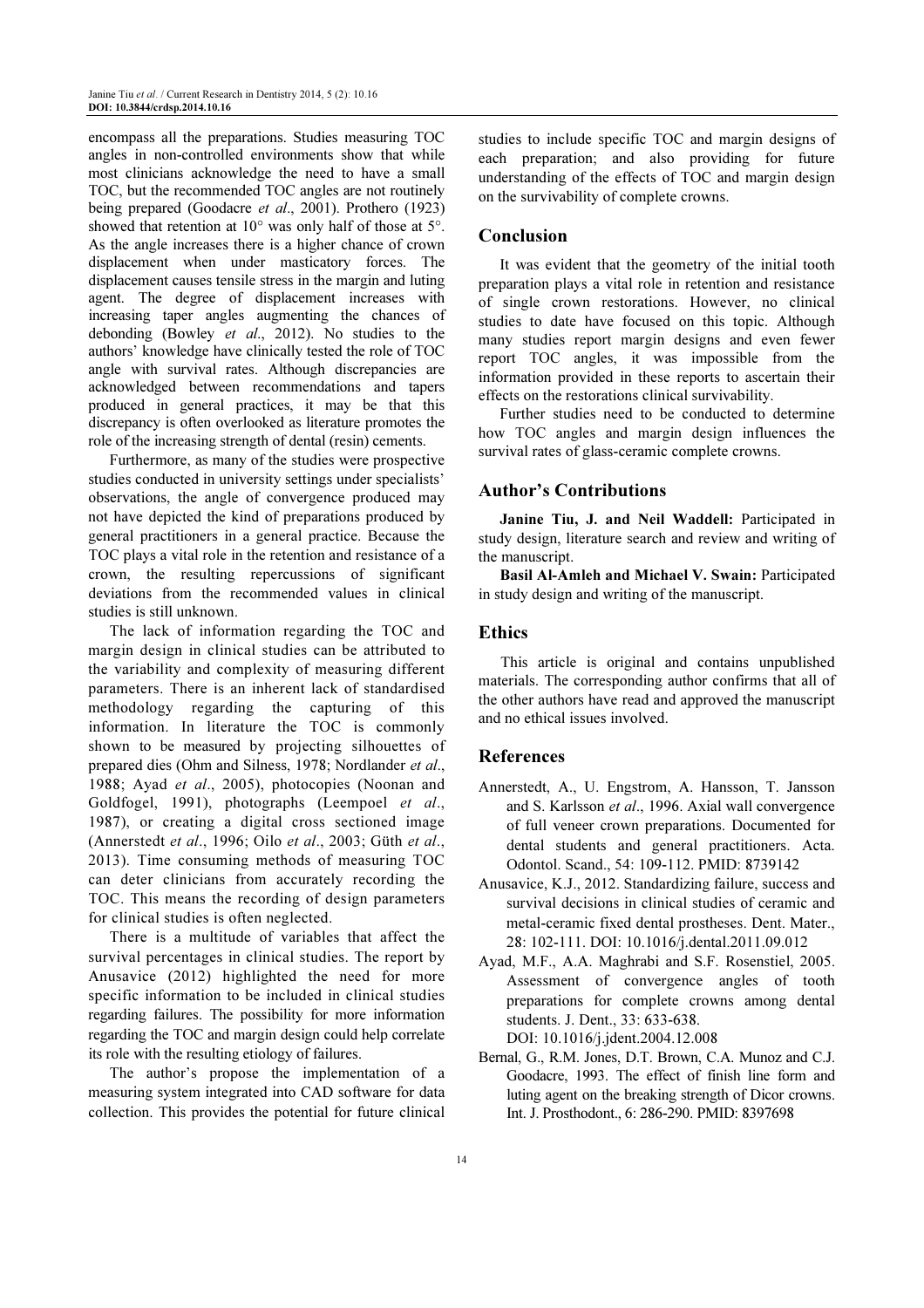- Bowley, J.F., I.P. Ichim, J.A. Kieser and M.V. Swain, 2012. FEA evaluation of the resistance form of a premolar crown. J. Prosthodont., 22: 304-12. DOI: 10.1111/j.1532-849X.2012.00949.x
- Doyle, M.G., C.J. Goodacre, C.A. Munoz and C.J. Andres, 1990. The effect of tooth preparation design on the breaking strength of Dicor crowns. Int. J. Prosthodont., 3: 327-340. PMID: 2088368
- Eames, W.B., S.J. O'Neal, J. Monteiro, C. Miller and J.D. Roan Jr et al., 1978. Techniques to improve the seating of castings. J. Am. Dent. Assoc., 96: 432-437. PMID: 342584
- El-Ebrashi, M.K., R.G. Craig and F.A. Peyton, 1969. Experimental stress analysis of dental restorations. IV. The concept of parallelism of axial walls. J. Prosthet. Dent., 22: 346-353. DOI: 10.1016/0022-3913(69)90196-6
- Etman, M.K. and M.J. Woolford, 2010. Three-year clinical evaluation of two ceramic crown systems: A preliminary study. J. Prosthet. Dent., 103: 80-90. DOI: 103: 80-90. 10.1016/S0022-3913(10)60010-8
- Fasbinder, D.J., J.B. Dennison, D. Heys and G. Neiva, 2010. A clinical evaluation of chairside lithium disilicate CAD/CAM crowns: A two-year report. J. Am. Dent. Assoc., 2: 10-14. PMID: 20516109
- Fradeani, M. and A. Aquilano, 1997. Clinical experience with empress crowns. Int. J. Prosthodont., 10: 241-247. PMID: 9484056
- Fradeani, M. and M. Redemagni, 2002. An 11-year clinical evaluation of leucite-reinforced glassceramic crowns: A retrospective study. Quintessence Int., 33: 503-510. PMID: 12165985
- Friedlander, L.D., C.A. Munoz, C.J. Goodacre, M.G. Doyle and B.K. Moore, 1990. The effect of tooth preparation design on the breaking strength of dicor crowns. Int. J. Prosthodont., 3: 159-168. PMID: 2133383
- Gavelis, J.R., J.D. Morency, E.D. Riley and R.B. Sozio, 1981. The effect of various finish line preparations on the marginal seal and occlusal seat of full crown preparations. J. Prosthet. Dent., 45: 138-145.
- DOI: 10. 1016/0022-3913(81)90330-9
- Gehrt, M., S. Wolfart, N. Rafai, S. Reich and D. Edelhoff, 2013. Clinical results of lithiumdisilicate crowns after up to 9 years of service. Clin. Oral. Investig., 17: 275-284. DOI: 10.1007/s00784-012-0700-x
- Gemalmaz, D. and S. Ergin, 2002. Clinical evaluation of all-ceramic crowns. J. Prosthet. Dent., 87: 189-196. DOI: 10. 1067/mpr.2002. 120653
- Goodacre, C.J., W.V. Campagni and S.A. Aquilino, 2001. Tooth preparations for complete crowns: An art form based on scientific principles. J. Prosthet. Dent., 85: 363-376. DOI: 10.1067/mpr.2001.114685
- GPT, 2005. The glossary of prosthodontic terms. J. Prosthet. Dent., 94: 10-92. DOI: 10.1016/j.prosdent.2005.03.013
- Güth, J.F., J. Wallbach, M. Stimmelmayr, W. Gernet, F. Beuer and D. Edelhoff, 2013. Computer-aided evaluation of preparations for CAD/CAM-fabricated all-ceramic crowns. Clin. Oral. Investig., 17: 1389-95. DOI: 10.1007/s00784-012-0812-3
- Jorgensen, K.D., 1955. The relationship between retention and convergence angle in cemented veneer crowns. Acta. Odontol. Scand., 13: 35-40. PMID: 14398174
- Kaufman, E.G., D.H. Coelho and L. Colin, 1961. Factors influencing the retention of cemented gold castings: The cementing medium. J. Prosthet. Dent., 11: 487-502.

DOI: 10. 1016/0022-3913(66)90152-1

- Kelly, J.R., 1999. Clinically relevant approach to failure testing of all-ceramic restorations. J. Prosthet. Dent., 81: 652-661. DOI: 10.1016/S0022-3913(99)70103-4
- Leempoel, P.J., P.L. Lemmens, P.A. Snoek and M.A. Van't Hof, 1987. The convergence angle of tooth preparations for complete crowns. J. Prosthet. Dent., 58: 414-416. DOI: 10.1016/0022-3913(87)90265-4
- Lehner, C., S. Studer, U. Brodbeck and P. Scharer, 1997. Short-term results of IPS-Empress full-porcelain crowns. J. Prosthodont., 6: 20-30. DOI: 10.1111/j.1532-849X.1997.tb00061.x
- Mack, P.J., 1980. A theoretical and clinical investigation into the taper achieved on crown and inlay preparations. J. Oral. Rehabil., 7: 255-265. DOI: 10.1111/j.1365-2842.1980.tb00443.x
- Malament, K.A., S.S. Socransky, V. Thompson and D. Rekow, 2003. Survival of glass-ceramic materials and involved clinical risk: Variables affecting long-term survival. Pract. Proced. Aesthet. Dent. PMID: 12680079
- Mansour, Y.F., M.K. Al-Omiri, Y.S. Khader and A. Al-Wahadni, 2008. Clinical performance of IPS-Empress 2 ceramic crowns inserted by general dental practitioners. J. Contemp. Dent. Pract., 9: 9-16. PMID: 18473022
- Marquardt, P. and J.R. Strub, 2006. Survival rates of IPS empress 2 all-ceramic crowns and fixed partial dentures: Results of a 5-year prospective clinical study. Quintessence Int., 37: 253-259. PMID: 16594356
- McLean, J.W., J.R. Hubbard and M.I. Kedge, 1979. The Science and Art of Dental Ceramics. The nature of Dental Ceramics and Their Clinical Use. 1st Edn., Quintessence Publishing Company, IBSN-10: 0931386047, pp: 333.
- Noonan, J.E. and M.H. Goldfogel, 1991. Convergence of the axial walls of full veneer crown preparations in a dental school environment. J. Prosthet. Dent., 66: 706-708. DOI: 10/1016/0022-3913(91)90457-8
- Nordlander, J., D. Weir, W. Stoffer and S. Ochi, 1988. The taper of clinical preparations for fixed prosthodontics. J. Prosthet. Dent., 60: 148-151. DOI: 10.1016/0022-3913(88)90304-6